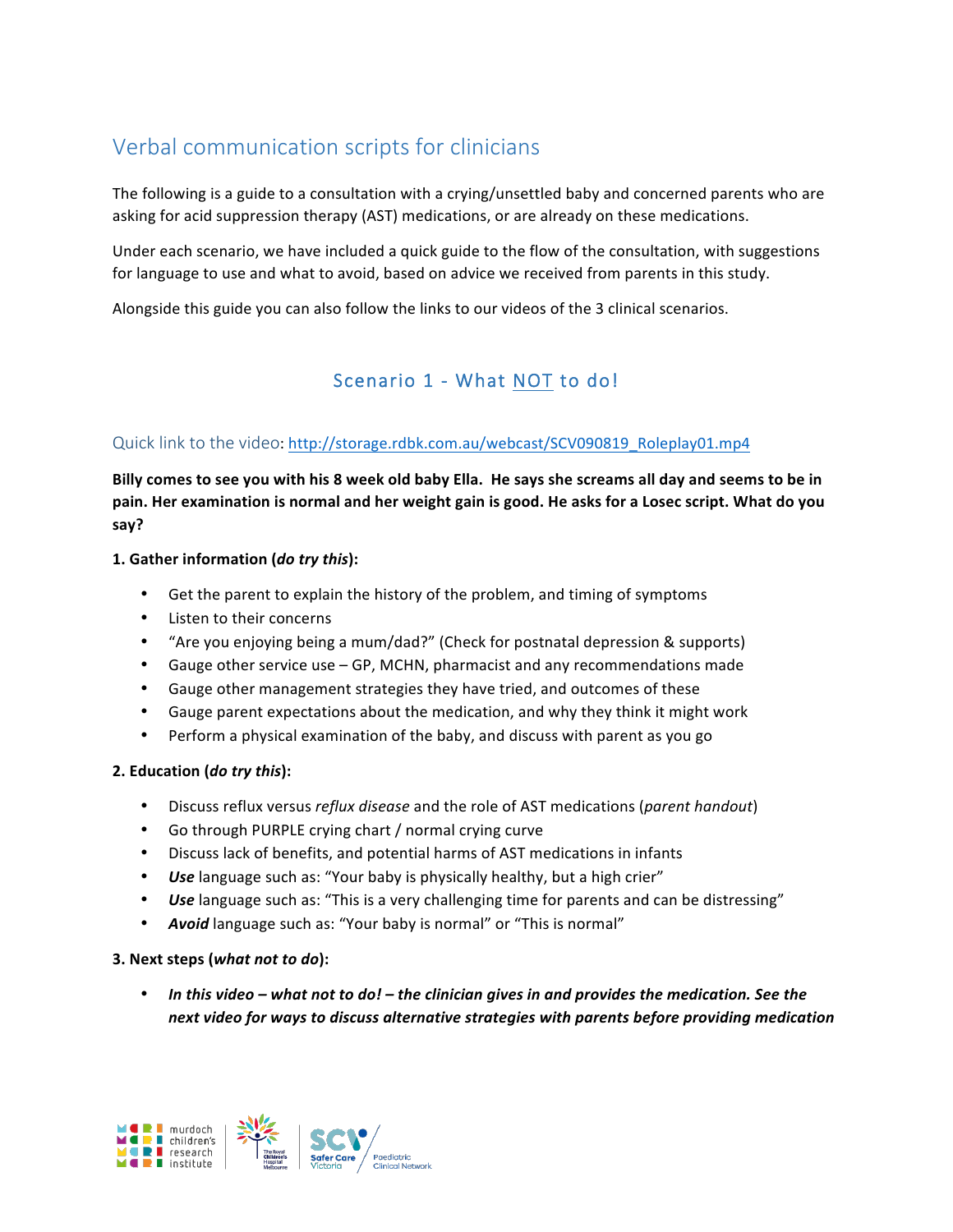# Scenario 2 - What TO do!

### Quick link to the video: http://storage.rdbk.com.au/webcast/SCV090819\_Roleplay02.mp4

Billy comes to see you with his 8 week old baby Ella. He says she screams all day and seems to be in pain. Her examination is normal and her weight gain is good. He asks for a Losec script. What do you **say?**

#### **1. Gather information:**

- Get the parent to explain the history of the problem, and timing of symptoms
- Listen to their concerns
- Gauge family history of food allergy, eczema, asthma
- "Are you enjoying being a mum/dad?" (Check for postnatal depression & supports)
- Gauge other service use GP, MCHN, pharmacist and any recommendations made
- Gauge other management strategies they have tried, and outcomes of these
- Gauge parent expectations about the medication, and why they think it might work
- Perform a physical examination of the baby, and discuss with parent as you go

#### **2. Education:**

- Discuss reflux versus *reflux disease* and the role of AST medications (*parent handout*)
- Go through PURPLE crying chart / normal crying curve
- Discuss lack of benefits, and potential harms of AST medications in infants
- Use language such as: "Your baby is physically healthy, but a high crier"
- **Use** language such as: "This is a very challenging time for parents and can be distressing"
- Avoid language such as: "Your baby is normal" or "This is normal"

#### **3. Next steps:**

- Discuss other management strategies, and recognising tired signs for unsettled babies, and the importance of parent self-care (*parent handout*)
- Reassure the parent: "You're doing a really great job"; "Do you feel like you need additional support?" "This will get better"
- Reassure the parent: "I don't see any signs of reflux *disease"* "Your baby is a high crier"
- Suggest keeping a sleep/cry diary (*in parent handout*)
- Arrange a follow-up appointment